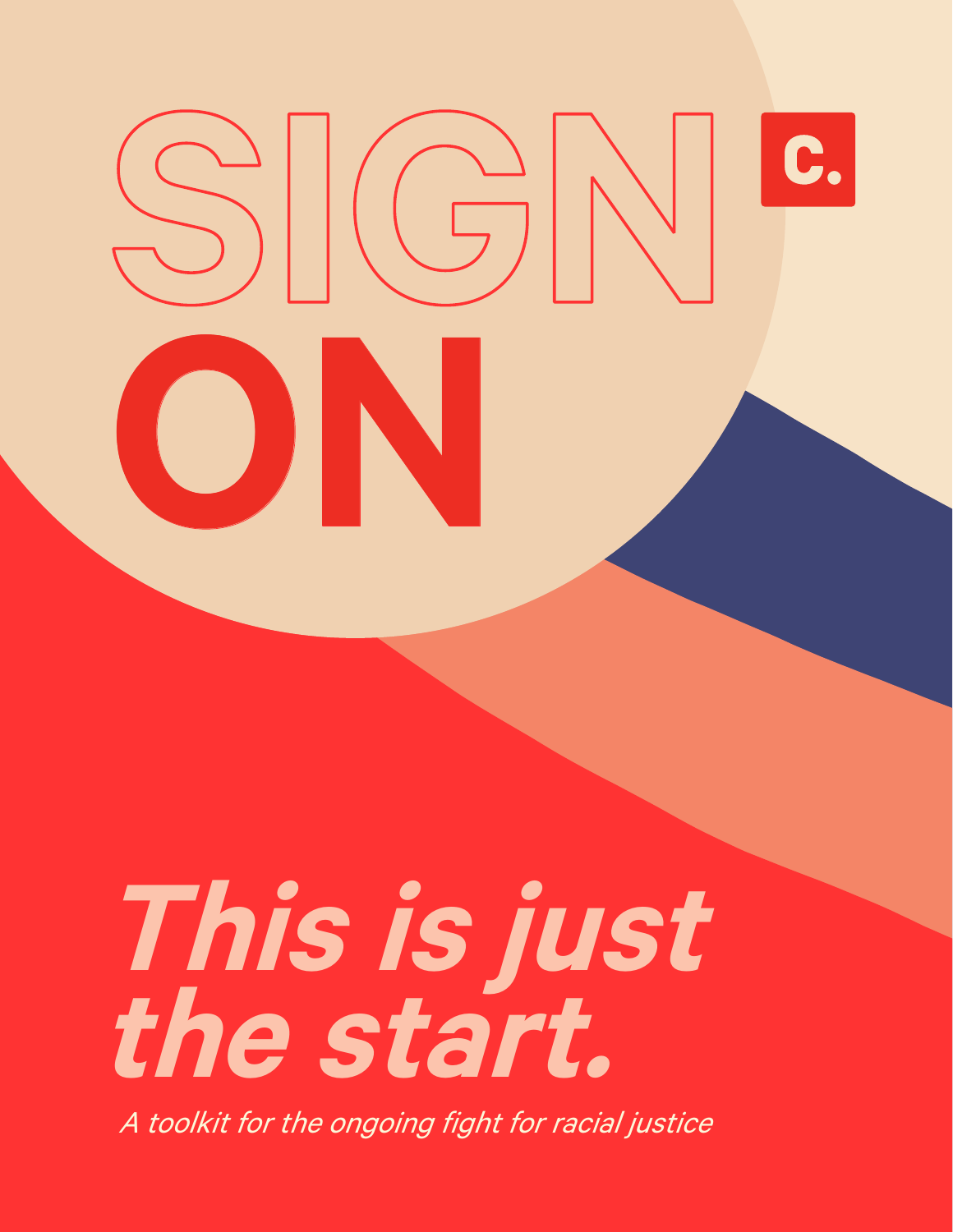This toolkit contains information to continue the work to achieve racial justice on several fronts. The tools inside will help you be more informed and engaged by taking a serious look at the injustices around us and actively combating them.

Our aim is to give you tools to act now, act meaningfully, and act more—regardless of your capacity. To direct focus to these issues with the power and influence of your voice and action, join us and do your part!

**Sign on to educate, donate, march, advocate, sign or start a petition today. Use these downloadable social graphics to share and post by linking [chng.it/](http://chng.it/toolkit)toolkit in your bio.**

**Spread awareness and stay informed using the following hashtags:**

**#JusticeBreonnaTaylor #JusticeforGeorgeFloyd #JusticeforTonyMcdade #DefundthePolice #Blacklivesmatter #blacktranslivesmatter**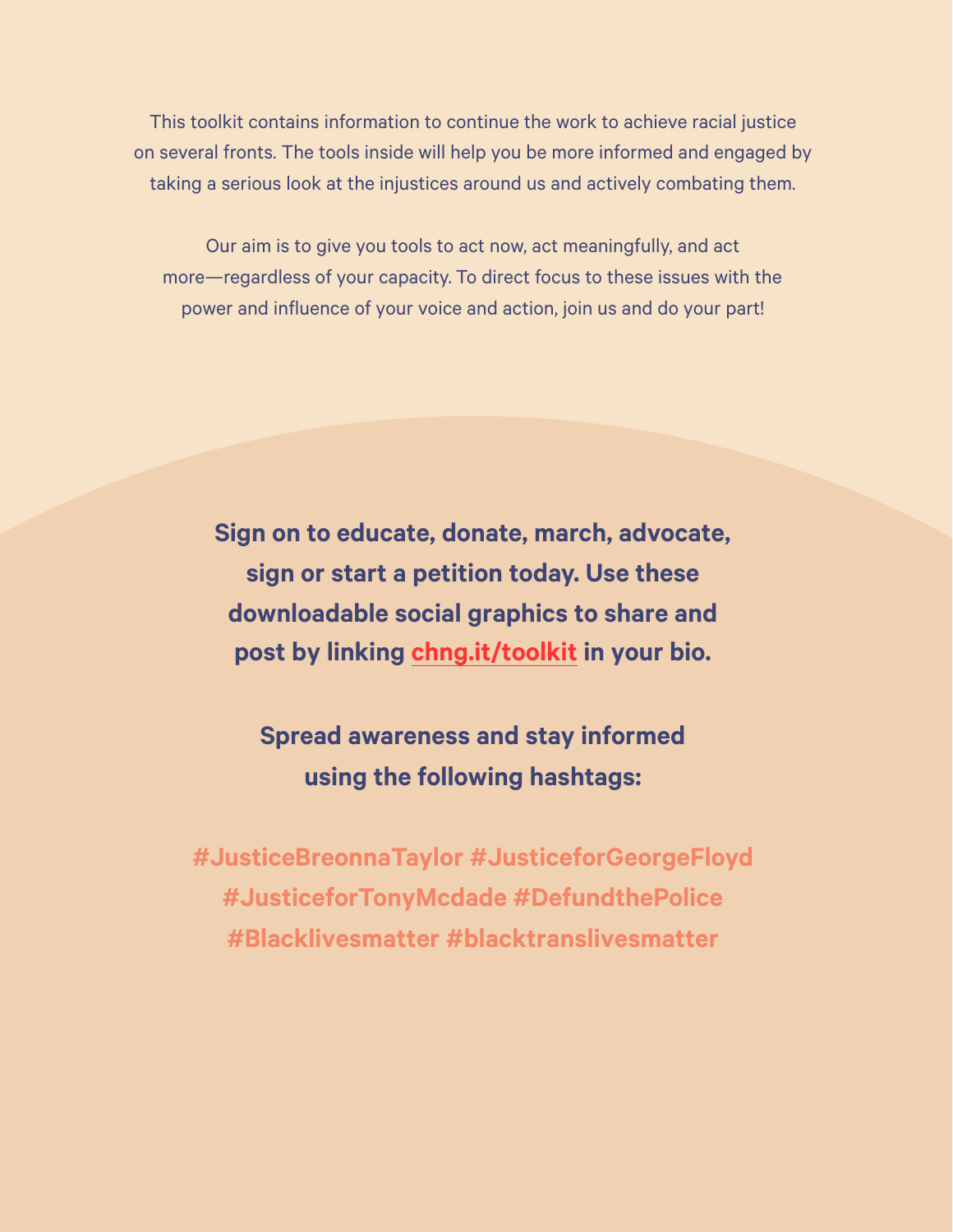## **GEORGE FLOYD**

**Over 17 million people have signed the petition to present George Floyd's case to the attorney general, and their efforts have worked. Here are more actions you can take to keep pushing for justice in his case.**

> **[Sign the Petition](https://www.change.org/p/mayor-jacob-frey-justice-for-george-floyd?source_location=discover_feed) [Contact Minnesota Officials:](http://apps.ci.minneapolis.mn.us/deptdirapp/contactdetails.aspx?contactID=3805)** Mayor Jacob Frey **Show up: Find protests via your** [local Black Lives Matter chapter](https://blacklivesmatter.com/chapters/)

## **ANTI- RACISM EDUCATION**

**Be actively anti-racist—do your part to call out racism in your family, among your friends, and your communities.**

**Inward Action:** [Educate yourself - Anti-Racism](https://education.uconn.edu/anti-racism-resources-for-students-educators-and-citizens/) **Inward Action: [Educate yourself - Racial Justice](https://centerracialjustice.org/resources/reading-lists/) [Inward Action:](https://www.theguardian.com/books/booksblog/2020/jun/03/do-the-work-an-anti-racist-reading-list-layla-f-saad)** Do the work **Donate:** [National Bail Fund Network](https://www.communityjusticeexchange.org/nbfn-directory) **Donate:** [American Civil Liberties Union \(ACLU\)](https://action.aclu.org/give/now?ms_aff=NAT&initms_aff=NAT&ms=web_horiz_nav_hp&initms=web_horiz_nav_hp&ms_chan=web&initms_chan=web&redirect=node/65102)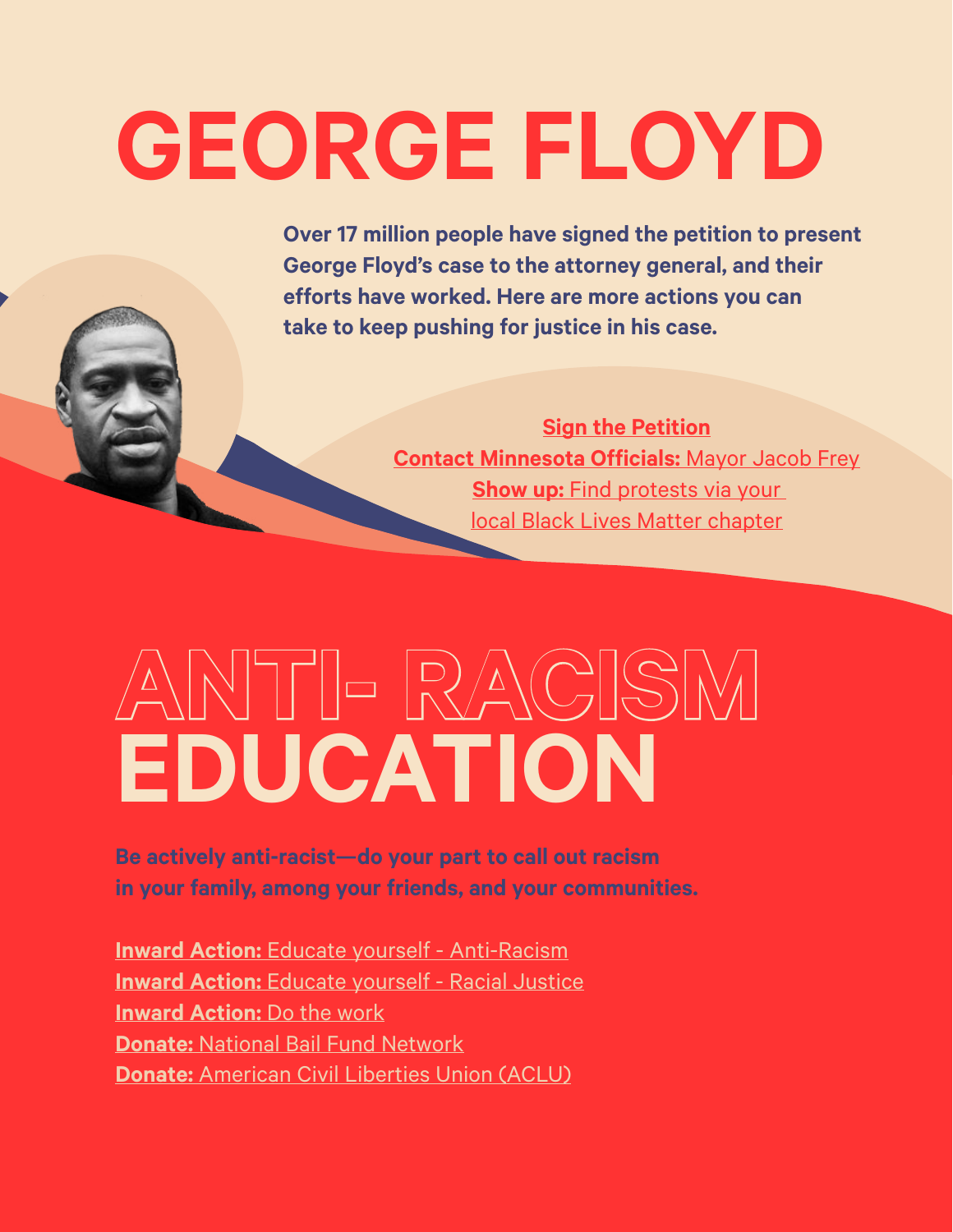## **BREONNA TAYLOR**

**Just like we showed up enmasse for George, we must continue to show up for Breonna Taylor. Currently, Louisville Police have temporarily suspended "no-knock" search warrants—but that's not enough. Here's what you can do to demand that Louisville officials call for the arrest of the police officers who killed her.**

**[Sign the Petition](https://www.change.org/p/andy-beshear-justice-for-breonna-taylor?utm_source=grow_us&utm_medium=twitter) [Contact](https://www.lfpl.org/how-to/pdf/How-to-reach-elected-officials.pdf)**  [Louisville Officials](https://www.lfpl.org/how-to/pdf/How-to-reach-elected-officials.pdf) **[Donate](https://www.gofundme.com/f/9v4q2-justice-for-breonna-taylor)**

## **TONY MCDADE**

**All Black lives matter—trans lives included. Tony McDade, a Black trans man, was shot and killed at the hands of police in Tallahassee, FL. Details surrounding his death are still unclear, but you can still use your voice to hold the officers involved accountable by signing and sharing the "Justice for Tony McDade" petition, calling Tallahassee officials to demand justice, and support Black trans lives by using the hashtag #blacktranslivesmatter.**

> **[Sign the Petition](https://www.change.org/p/justice-for-tony-mcdade) Email** [Government Officials](https://docs.google.com/document/d/1ML_sVOIiX3umM5Xf7xd1nMFa31MyCHeMwSuiTAHDtWQ/edit) **Donate:** [Tony McDade](https://www.gofundme.com/f/in-memory-of-tony-mcdade?utm_source=twitter&utm_medium=social&utm_campaign=p_cp+share-sheet) **Donate:** [The Okra Project](https://www.theokraproject.com/) **Donate:** [The Tony McDade Mental Health](https://www.instagram.com/p/CA8GE-HDbxa/) **Donate:** [Homeless Black Trans Women Fund](https://www.gofundme.com/f/homeless-black-trans-women-fund)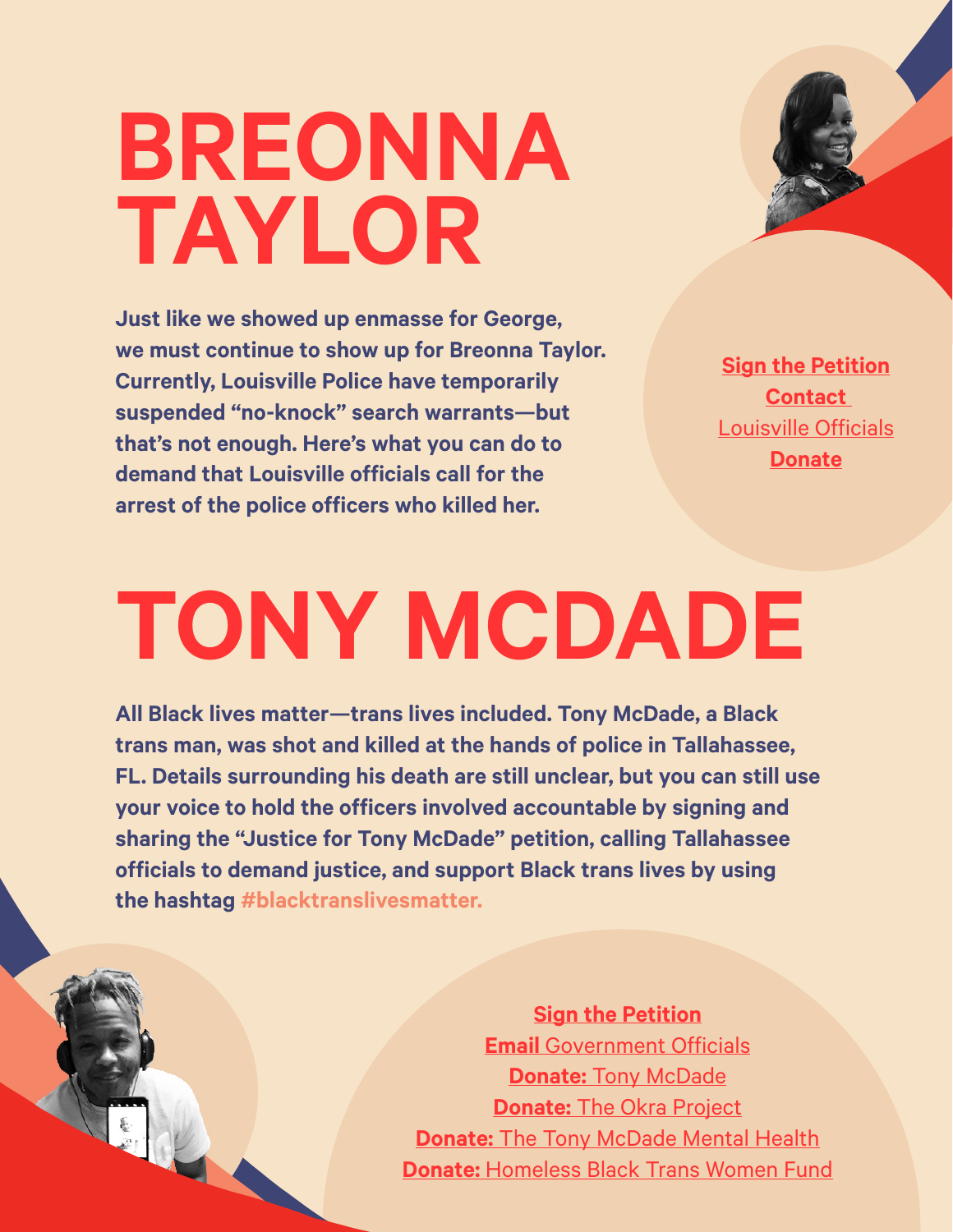## D)EFUIN **THE POLICE**

**Defunding the police means allocating resources away from police departments to other sorely underfunded parts of the community like education, social services, housing, and more. Defund12 is a crowdsourced platform dismantling racial injustice by providing you with the emails of your local government officials to contact to take this action.**

**Sign** [the Petition](https://www.change.org/search?q=Defund%20the%20police) **Email** [Government Officials](https://defund12.org/) **Donate:** [Innocence Project](https://www.innocenceproject.org/) **Read:** [The History of Policing](https://plsonline.eku.edu/insidelook/history-policing-united-states-part-1)

### **RECHARGE**

**Taking time to replenish your spirit allows you to continue to fight against injustice while taking care of your mental health. Here is a list of mental health resources curated by and for Black people in addition to a mediation app created for People of Color communities to heal and support.**

**Inward Action:** [Mental Health Resources](https://twloha.com/blog/black-lives-matter-black-mental-health-matters-too/) **Inward Action:** [Meditation Resource](https://liberatemeditation.com/) **Inward Action: [Healing and Support](http://www.deadthesilence.com/about/)**